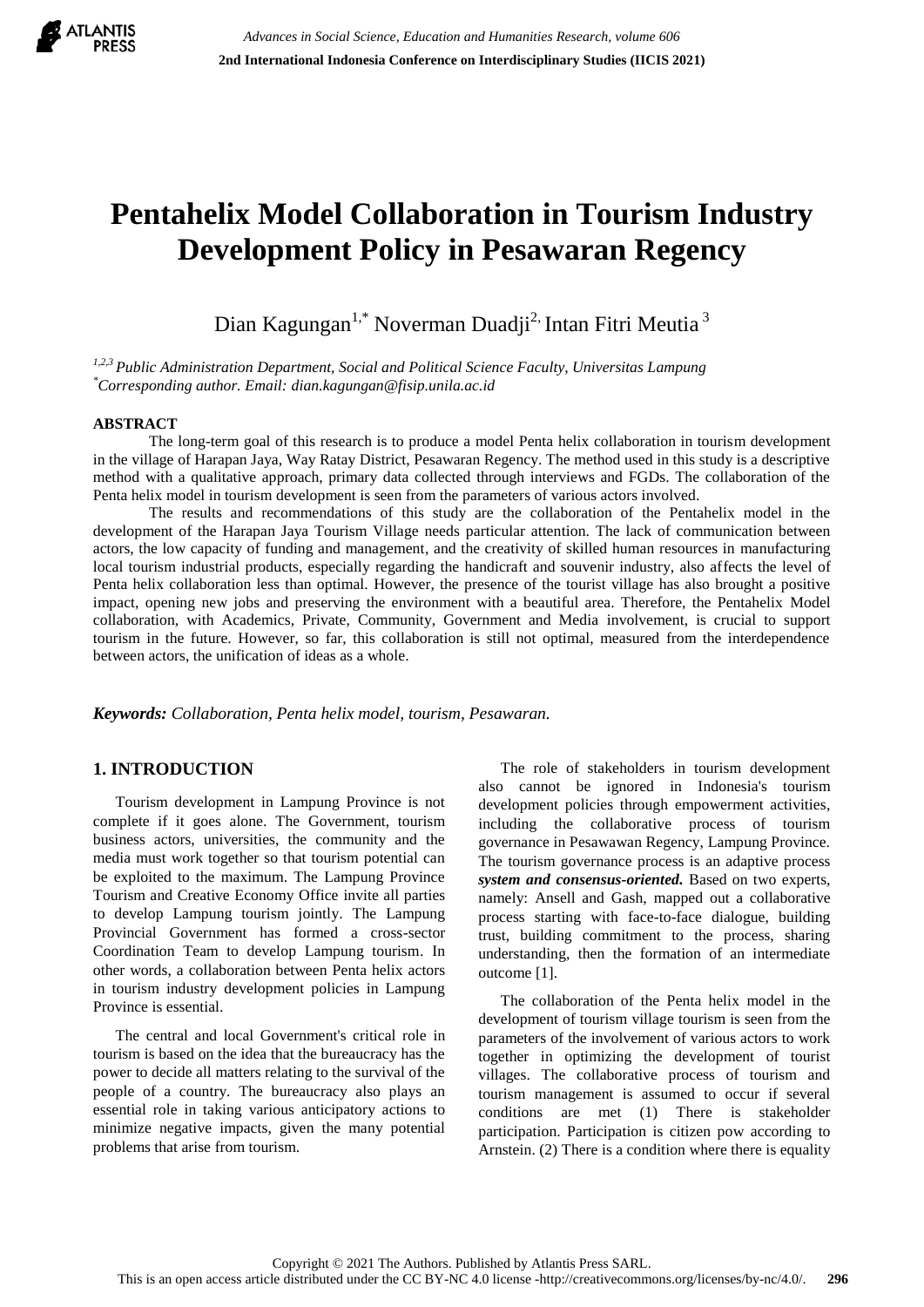of power, meaning no inevitable absolute. Every actor in dialogue is not hindered by hierarchical bound, where there is mutual respect. (3) There are competent actors [2].

The problem formulation of this research is: how is the collaboration between Penta helix actors in the tourism industry development policy in Pesawaran Regency?. The long-term goal of this research is to produce a Penta helix collaboration model in tourism development in the tourist village of Harapan Jaya, Way Ratay District, Pesawaran Regency, which is the location of this research. The benefits of this research are: improving the welfare of local communities in developing the tourism industry in Pesawaran Regency, precisely in Harapan Jaya village, Way Ratay District.

## **2. LITERATURE REVIEW**

#### *2.1. Concept of Tourism Development Policy*

Development activities, including tourism development, will not run well without a good policy in today's modern life. A good policy can be illustrated as a conductor who arranges the game of an orchestra consisting of many musicians with different types of musical instruments, sounds, and time to play them to produce a fantastic song. Thus, every tourism person, and even more so bureaucrats, both within the Government and regional governments, must have a deep understanding of the importance of formulating and implementing sound policies in tourism.

When we talk about tourism development policy, it is necessary to discuss the meaning of "policy" and "development". Judging from practical needs, discussions about theories related to development policies are often not given much attention. People who hear the term "tourism development policy" in general will automatically focus their attention on activities carried out by the Government and local governments in classifying tourism. However, several theories related to the concept in question need to be disclosed in this paper because they help provide a deeper understanding of the activities carried out by the Government and local governments in tourism management.

Meanwhile, in the Merriam-Webster Dictionary, the term "policy", which is translated into Indonesian as "policy", is defined as a rule or idea officially recognized as a guideline for determining the implementation of activities: "an officially accepted set of rules or ideas about what should be done". Thus, the term "policy" or "policy" (especially definition number 2) in principle is a parameter that is used as the basis or guideline for carrying out an activity. It is different from the term "policy", which has a more precise meaning. The difference between the two terms is that it is not explicitly explained whether "policy" includes statutory regulations.

Another simple definition of the term is that the direction of action or method of action is chosen from various alternatives by considering the factual conditions, which determine current and future decision making: "A definite course or method of action selected from among alternatives and in the light on given conditions to guide." and determine present and future decisions". Concerning government duties, according to Swanson, understanding of policy in the field of tourism will be easier if it starts from Thomas Dye's definition of "public policy", namely the Government chooses any action to do or not to do that government". Choose to do or not to to" [3].

Meanwhile, the term "development" is defined as a process of change based on a nation's society [4], of course for the better. It is then associated with these two terms, "public policy" and "development policy". It will have the meaning as an officially recognized parameter that is used as a basis or guideline by the GovernmentGovernmentnot do something to realize a change process based on the wishes of the GovernmentGovernment for the better.

In tourism, the term in English is also known, namely "tourism policy". According to McIntodh, GoeldMcIntoshRitchie [5], the term is defined as follows: "Tourism policy can be defined as a set of regulations, rules, guidelines, directives, and development or promotion objectives and strategies that provide a framework within which the collective and individual decisions directly affect long-term tourism development and the daily activities within a destination are taken".

Another opinion Paul S. Biederman also expresses another opinion regarding this term of Travel and Tourism: An Industry Primer, which adds a social aspect to tourism policy: *"A tourism policy defines the direction or course of action that is a particular country, region, locality, or a unique destination plans to take when developing or promoting tourism. The key principle for any tourism policy is to ensure that the nation (region or locality) would benefit to the maximum extent possible from tourism's economic and social contributions. The ultimate objective of tourism policy is to improve the progress of the nation (region or locality) and the lives of its citizens"* [6].

The two definitions above illustrate that what is meant by tourism policy or what the author translates as "policy in the field of tourism" are various kinds of rules, strategies and targets for tourism development or promotion that become guidelines for decision making in the short and long term. This policy must ensure that the main goal is to make the people concerned who live in tourism destinations obtain optimal benefits from the contribution of tourism in the social and economic fields in the form of progress and quality of life. Suppose it is associated with the concept of development. In that case, it means that the rules, strategies and objectives of the development or promotion of tourism must lead to changes based on the wishes of a nation's people.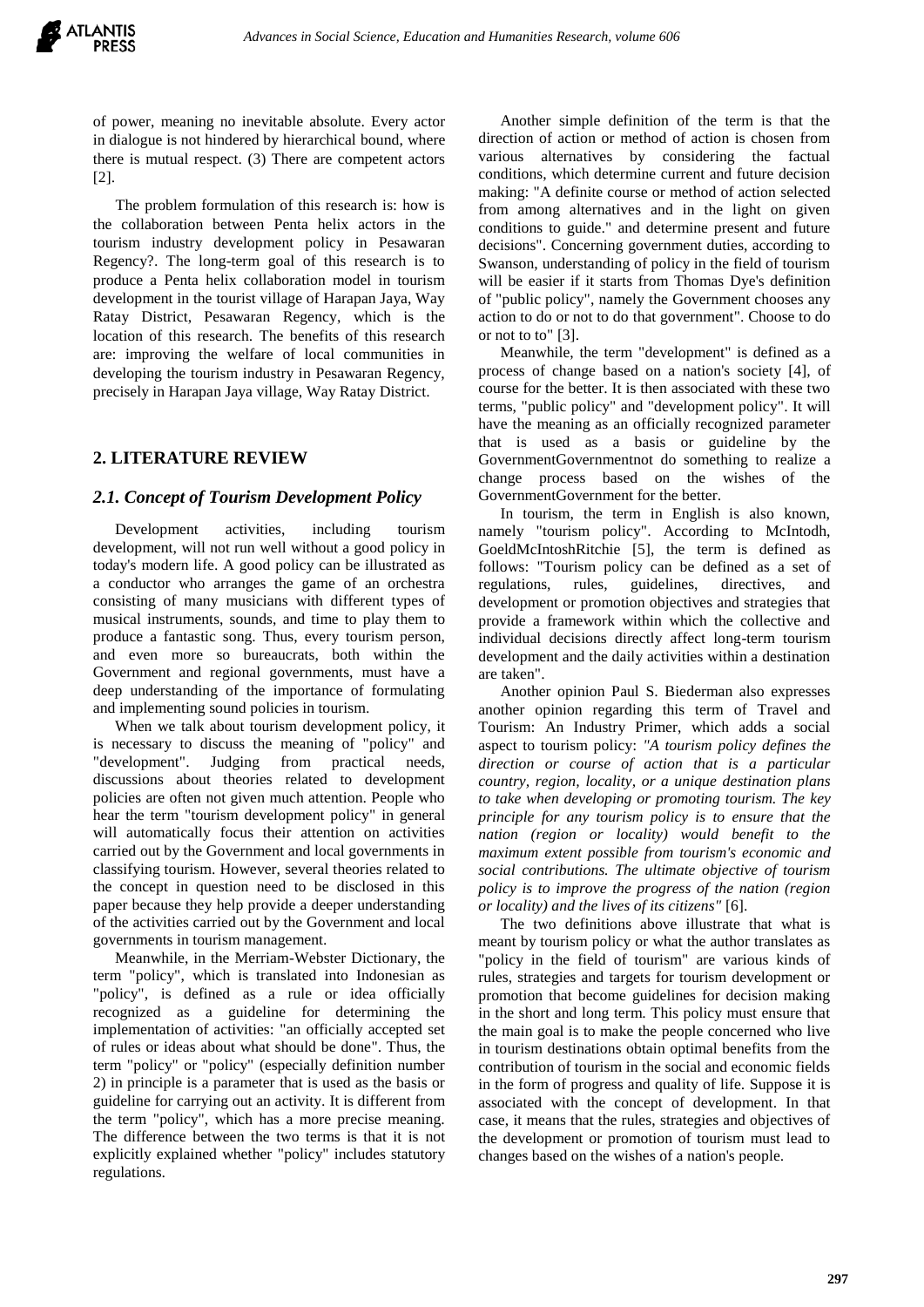Sustainability. Swanson argues that every government action in the legislative, administrative, and judicial fields affects tourism in tourism. Includes marketing, planning and sustainability activities. According to them, the policy forms are various guidelines (rules), principles and procedures, which are structured ethically and are focused on an issue and represent the expectations of a society (or nation) about aspects of planning, development, products, services, marketing and other aspects of development.

## *2.2 Synergy Concept*

Najiyati and Rahmat in Rahmawati define synergy as a combination or combination of elements or parts that can produce better and greater output than before. So synergy can also be understood as a joint operation or a combination of elements to produce a better output. Covey defines synergy as a combination between elements and between parts that will get a better output than before. The indicators in analyzing synergy include effective communication, fast feedback, trust, and creativity between related parties, which are the main requirements for an ideal synergy system [7].

Sofyandi and Garniwa in Rahmawati suggest that synergy can be adequately built in two ways, including:

- (1) Source-oriented communication views communication as an activity with a person (source) actual stimuli to respond. Receiveroriented communication is all activities in which a person (receiver) responds to a stimulus or stimulus.
- (2) Coordination. Communication cannot stand alone without coordination. In this case, Silalahi in Rahmawati defines coordination as integrating individual activities and units into a joint effort, namely working towards a common goal.

Moekijat in Rahmawatiet states that there are 9 (nine) main requirements in realizing effective coordination, namely:

- (1) Direct relationships that will facilitate achievement through direct personal relationships.
- (2) Early opportunities in the early stages of planning and policymaking.
- (3) Continuity of coordination must take place at all times, starting from the planning stage.
- (4) Dynamism, coordination must be continuous
- (5) Clear goals to achieve effective coordination.
- (6) Simple organization to facilitate effective coordination.
- (7) The precise formulation of authority and responsibility will reduce conflict between employees and help work with unity of purpose.
- (8) Effective communication
- (9) Effective supervisory leadership that will ensure the coordination of activities both at the planning level and at the evaluation level.

Synergy in achieving goals can be achieved through good communication and coordination. The concept of synergy is an effort that must be made to implement Government systems at the central and regional levels.

## *2.3 Pentahelix Model Concept*

The Penta helix model was first launched by the Minister of Tourism and Creative Economy then incorporated into the Regulation of the Minister of Tourism of the Republic of Indonesia Number 14 of 2016 concerning Guidelines for Sustainable Tourism Destinations. It ensures the quality of activities, facilities, services and creates experiences and the value of tourism benefits to provide benefits and benefits to the community and the environment. It is necessary to encourage the tourism system by optimizing the role of entrepreneurs, the Government, the community, academics and the media.

Kotler in Saputri state that tourist destinations will gain a competitive advantage if each of the organizations involved can share knowledge, skills, expertise, and other resources that can support the tourism development process. In this case, the Penta helix model focuses on five elements that support the implementation of tourism development. The Government is a policymaker, academics as a transfer of knowledge and related research, the community or community as a social force, entrepreneurs as a force in market mechanisms, and the media to promote tourism objects [8].

## *2.4 Pentahelix Actor Role*

The management of the tourism sector cannot be separated from the role of stakeholders in the development process. There are 5 (five) actors who actively contribute to the process of developing the tourism sector, including:

(1) Government

Government in making policy and regulations in the field of tour the tourism development process. In developing the tourism sector, the Government to Government role in providing adequate facilities and infrastructure to support tourism development, preparing policies and regulations relating to the tourism sector, providing adequate facilities, and carrying out promotional and marketing activities for these tourist destinations. The Government to government partnership, a direct role in the development of regulations in tourism, controls the tourism development process and plays a direct role in strengthening institutions to increase capacity and capability in formulating policies or regulations.

(2) Academics

Academics in the tourism development process play a role by conducting scientific studies and various research and community services related to the development of the tourism sector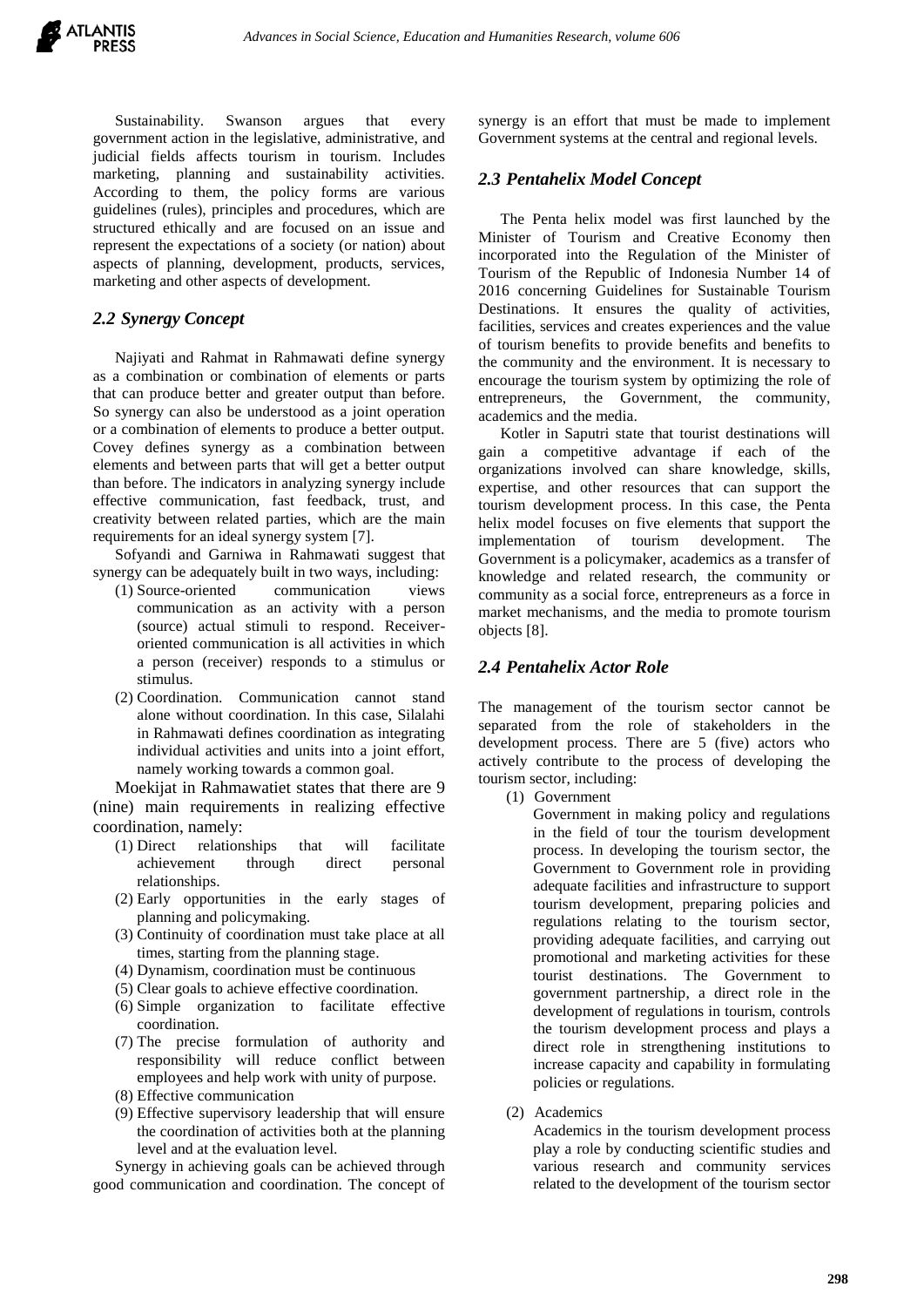

in an area. The results of scientific studies and community service conducted by academics can be used to support the success of the tourism sector by collaborating and communicating with academics in the process of developing agrotourism.

(3) Business world

In the tourism development process, the business or private sector plays an essential role in conducting business in the tourism sector that prioritizes business ethics and is professional, responsible, and sustainable. The business world acts as a profit-oriented that will be responsible for environmental sustainability as an essential thing in the tourism sector.

(4) Community

The community in the tourism development process consists of the community and NGOs or NGOs whose role is to support *Sapta Pesona* by providing tourism services or the creative economy. The community is both an object and a subject in the tourism development process.

(5) Media

The media plays a role in the field of information and tourism promotion. Promotion and marketing in the tourism sector that is inclusive by utilizing social media.

## **3. METHOD**

The method used in this study is a descriptive method with a qualitative approach, primary data collected through interviews and FGDs on key informants relevant to this research study. The data were analyzed through the stages of data reduction to concluding. The collaboration of the Penta helix model in the tourism development of the Harapan Jaya tourism village is seen from the parameters of various actors involved. They are working together to optimize the development of the Harapan Jaya tourism village and recreate value for tourism products that illustrate characteristics of the unique products of the agrotourism-based tourism village. The characteristics of the tourism product in question are those related to the potential of the tourism village, including coffee plantations, agriculture and local culinary products (home industry).

## **4. RESULTS AND DISCUSSION**

The GovernmentGovernmentbusiness actors, universities, the community and the media must work together so that tourism potential can be exploited to the maximum. The Lampung Province Tourism and Creative Economy Office invite all parties to develop Lampung tourism jointly. The Lampung Provincial Government has formed a cross-sector Coordination Team to develop Lampung tourism. In other words, the collaboration between Penta helix actors in tourism industry development policies in Lampung Province is critical.

This third-year research took place in Pesawaran Regency, precisely in Harapan Jaya Village, Way Ratay District. The vital role of central and local governments in the tourism sector is based on the idea that the bureaucracy has the power to decide all matters relating to the survival of the people of a country. The bureaucracy also plays an essential role in taking various anticipatory actions to minimize negative impacts, given the many potential problems that arise from tourism.

## *4.1 Overview of Way Ratay District, Pesawaran Regency*

Way Ratai District is one of the sub-districts located in the west of Pesawaran Regency and has an average distance of 40.32 km from the capital of Pesawaran Regency. Geographically, it is located in the south of Lampung Province with some areas in hills, sloping plains, and the coast. Since its inauguration on November 2, 2007, based on Law no. 33 of 2007, Pesawaran Regency has 11 sub-districts and 114 villages.

Pesawaran is the eleventh district in Lampung Province formed in 2007 based on Law no. 33 of 2007. Pesawaran Regency has its capital in Gedong Tataan, 27 km from Bandar Lampung. Pesawaran has 11 subdistricts and 144 villages. Way Ratai District is one part of the Pesawaran Regency area. Kedondong District, Pesawaran Regency border the north Way Ratai District. The south is bordered by the Gedong subdistrict of the Pesawaran regency. In the east, it is bordered by Padang Cermin District. In the west, it is bordered by Kelumbayan District, Tanggamus Regency. Part of the Way Ratai District is a lowland area, part of it is a hill area with a total sub-district area of 127.21 Km2. Way Ratai District has its capital in Wates Way Ratai Village, which is 41 km from the capital of Pesawaran Regency. Wates Way Ratai Village has the smallest area of 21.56 km2.

Way Ratai District is one of the developing areas in the spotlight of the GovernmentGovernmentany Any potential areas can be developed and become regional advantages. Including being a tourist area, an area for agricultural commodities, plantations and freshwater fisheries. Being a new development area has caused RT and hamlets in Way Ratai Sub-district to change so that in 2019 until now, there are 206 RT and 72 hamlets (BPS: Way Ratai Regional Statistics 2020).

Way Ratai sub-district is one of the developing areas in the spotlight of the GovernmentGovernment development area. The RT and hamlets in Way Ratai Sub-district changed from 2014 until now. There were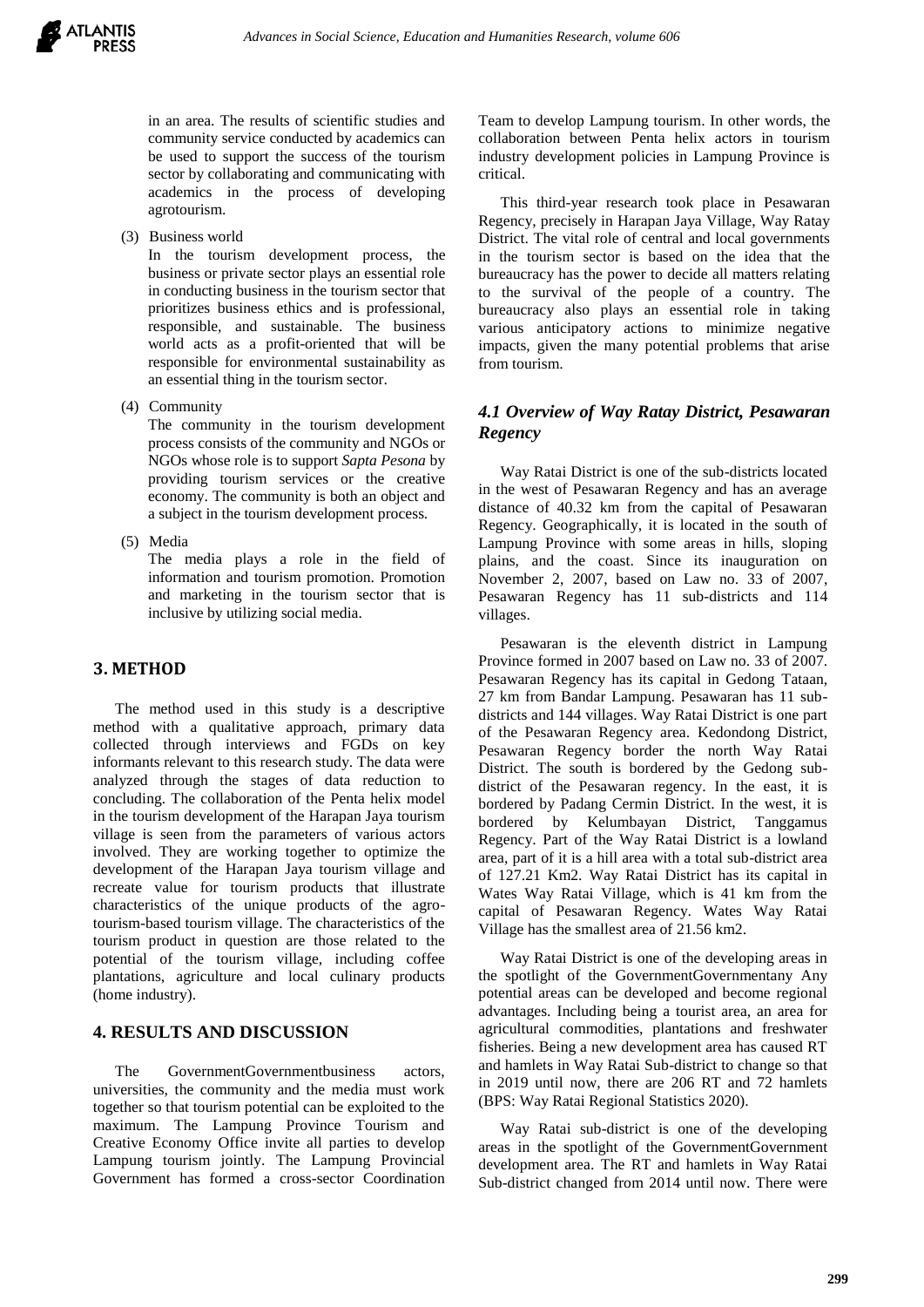206 RTs and 72 Hamlets (BPS: Way Ratai Regional Statistics 2016). Based on its location, Way Ratai District is bordered to the north by Kedondong District, to the south by GedongTataan District, to the west by Kelumbayan District, and in the east by Padang Cermin District (BPS: Administrative Map of Way Ratai District).

Based on its location, Way Ratai District is bordered to the north by Kedondong District, to the south by GedongTataan District, to the west by Kelumbayan District, to the east by Padang Cermin District (BPS: Administrative Map of Way Ratai District). With the area's characteristics, whose morphology is mainly in hills and forest areas, there are still many forest areas and protected forests. The unspoiled forest covers the area borders of that Way Ratai District, namely the Wan Abdurahman Forest Park area.

Way RataiSubdistrict is a self-help village. Harapan Jaya Village which is located close to a protected forest area with an annual rainfall of  $\pm$  2500-3000 mm, located at an altitude of more than 500 meters above sea level with a hilly topography of slopes dominated by steep slopes so that the development of population settlements has a spread pattern. The area of  $\pm$  15 km2 consists of 8 hamlets and 17 houses. Harapan Jaya Village is located quite far from the capital city of Pesawaran Regency  $(\pm 70km)$  with road access mainly in the form of rocky soil, making this village a little difficult to develop both in terms of social and economic aspects. The number of people living in Harapan Jaya village is moderate, namely 1,520 male residents and 1,325 female residents (BPS Kab. Pesawaran 2020).

Many people in Harapan Jaya Village work in the plantation sector by cultivating land on the hillsides to plant food crops such as corn, sweet potatoes, soybeans, and rice. The planting and tillage system of the people of Harapan Jaya Village is still traditional because the community's education is still at the basic education level, with limited infrastructure and a lack of technical knowledge. From 2015-2020 there was an increase in the number of children attending elementary school (4.22%). Still, the number of children attending junior and senior high school decreased by 6.36% and 2.29%, respectively (CabdinPendidikanKec. Way Ratai).

Administratively, the spatial distribution of Harapan Jaya Village with other areas is:

- (1) To the north, it is bordered by: Register 19 Wan Abdul Rahman Forest
- (2) In the east, it is bordered by Padang Cermin Village, Padang Cemin District
- (3) To the south, it is bordered by Way Urang Village, Hanau Berak Village, PadangCermin District.
- (4) In the west it is bordered by Paya Village, Padang Cermin District and Pesawaran

Indah Village, Way Ratai District.

## *4.2 Pentahelix Model Collaboration and Harapan Jaya Tourism Village Development*

In the collaboration stage of the Pentahelix Model in the Development of the Harapan Jaya Tourism Village, Way Ratay District, the parameters seen are how the involvement of various actors is to work together in optimizing development in the village. By creating added value product tourist, which describes the uniqueness of the product from the tourist village of Harapan Jaya that distinguishes it from other tourism. The characteristics of the tourism product are related to the village's potential. The management of local handicraft businesses is characteristic of regional culture, waterfall tourist destinations, regional culinary business management, lodging business management, and business management in the form of stalls and restaurants. Shops for necessities for everyday life.

#### *4.3 Interdependence*

In the development of the Harapan Jaya Tourism Village, Way Ratay District, mutual dependence is a benchmark for seeing the optimal development of the Harapan Jaya Tourism Village, according to Grey in seeing the creation of collaboration, one of which is through the component of interdependence in the world of tourism. Therefore, in this study, the researcher wrote that according to the observations of the Pentahelix Model, Collaboration research in the Harapan Jaya Tourism Village development is still not fully optimized. The theory of interdependence, which according to tourism stakeholders is to foster a sense of dependence between actors, the need for empowerment, especially human resources. The same culture and mindset to understand the Proportionality and Weaknesses of each actor to take part following their respective functions in developing the Harapan Jaya Tourism Village. So far, the community, Governments, communities and media have not existed in the Pentahelix Model Collaboration in the Development of the Harapan Jaya Tourism Village. Therefore, it is necessary to raise awareness among actors because our awareness level in tourism is still deficient, still working with each other. Own (self-help) because according to the recognition of the tourism awareness group to increase interdependence on other actors, it still does not exist because there is no collaboration with related parties. Still, it also does not want dependence on other parties [9].

## *4.4 Constructive Unification of Thoughts To Reach Solutions*

Creating collaboration is through the unification of thoughts constructively to equate the vision & mission and find solutions in development [9]. Therefore collaboration of various components is essential in developing a culture-based tourism village to provide input and ideas for a good mindset. Harapan Jaya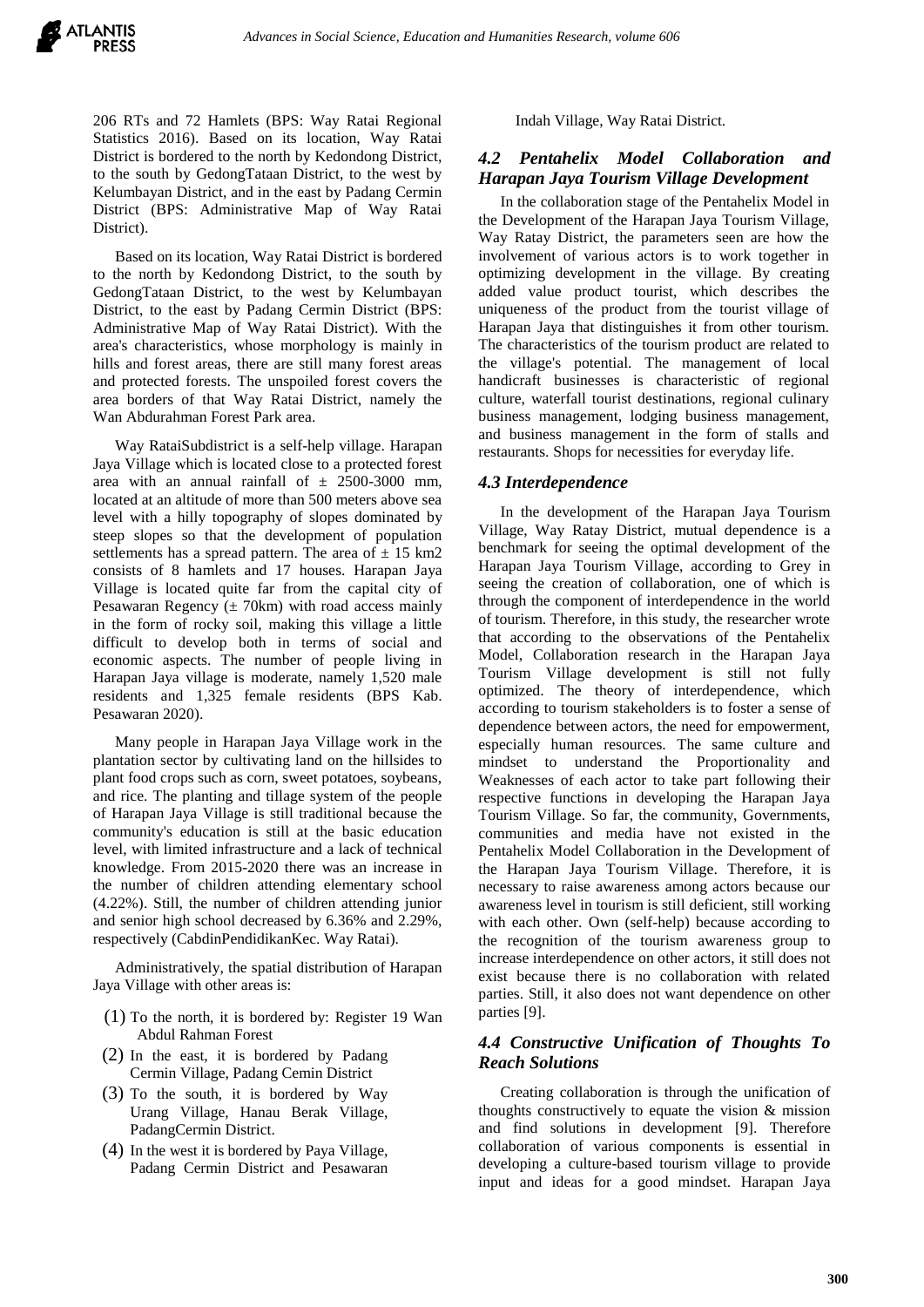Tourism Village so far still needs to be considered and requires many ideas and innovations to develop the Harapan Jaya Tourism Village. Therefore there are creative in building a tourist village area.

The results of research observations describe a lack of awareness in collaborating in tourism with other actors. Cooperation in unifying the mindset in developing the tourist village itself is not optimal because there is no shared vision and mission. Therefore participation from other parties will undoubtedly have a positive impact on the development of the Harapan Jaya Tourism Village because the large number of participations will undoubtedly increase the concern for tourism. However, do not forget that there are negative impacts because in collaborating, there is a signature on paper and a moral burden and responsibility and the challenges that will be faced in the future.

#### *4.5 Joint Ownership of Decisions*

According to (Gray 1989), the third concept is that collaboration is created based on joint decisions between actors in policymaking. In the development of the HHarapanJaya Tourism Village, Way Ratay District, Pesawaran Regency. So far, from the results of research observations carried out in the Harapan Jaya Tourism Village, it has begun to be seen with the Musrenbang in tourism development by inviting leaders, village officials, tourism offices, academics, media, and the private sector as well as other groups involved in the Pentahelix Model Collaboration. However, so far, it is still not optimal in terms of meetings, so decisionmaking is still not based on the mutual agreement because so far, tourism has only been self-supporting, and only a few components are involved.

The lack of communication is the cause of less decision-making with all actors because concern for tourism still needs to be improved. Therefore, the importance of face-to-face meetings and facilitating communication is one of the efforts to establish good relations between components. Furthermore, Harapan Jaya Tourism Village is more focused on deliberation between components and other actors to open informal meetings or formal meeting events as a forum to accommodate input and evaluation to build optimal collaboration. In addition, there must also be the disclosure of information and submitting acceptable and unacceptable inputs.

#### *4.6 Shared responsibility*

Fourth, according to (Gray, 1989) the concept of collaboration is that tourism is no longer just the responsibility of one party but instead builds a shared responsibility between various parties. From the results of observational research, the concept has been running following field conditions. However, there is still no binding law on the meaning of cooperation (MOU) for the concept of responsibility. So far, only a few parties have collaborated in

tourism villages because of the importance of socialization of increasing the number of people participating in the tourist village. According to several stakeholders engaged in tourism so far, there has been no official collaboration. Still, personally, it has always supported the development of the Harapan Jaya Tourism Village for the progress of our Tourism Village. And so far, the professionalism and responsibility of various groups can be seen and proven by so far there is still one vision to introduce Tourism Villages and can still be directed as tourism village work partners. However, it does need a very long process because Harapan Jaya Tourism Village still has work home, to be able to introduce Harapan Jaya Tourism Village and sell unique products that are of public concern.

#### **5. CONCLUSIONS**

Improving the collaboration of the Pentahelix Model as an optimal development of Harapan Jaya Tourism Village, special attention needs to be paid, due to the low collective awareness of various actors towards neglect, always waiting for directions, and the lack of communication between actors regarding the Harapan Jaya Tourism Village. The low ability of funding and management as well as the creativity of skilled human resources (HR) is to manufacture local tourism industrial products, especially regarding the handicraft and souvenir industry, also affects the level of Penta helix collaboration in the development of the tourism village of Harapan Jaya less than optimal.

However, the presence of a tourist village has also brought a positive impact, such as new jobs and preserving the environment with a traditional cultured area, even though the development of Harapan Jaya Village has not entirely sold as a Tourism destination. Therefore, Pentahelix Model Collaboration, with the involvement of Academics, Private, Community, Government and Media, is crucial for supporting tourism in the future. But so far, the cooperation is still not optimal, measured from the interdependence between actors, constructive unification of thoughts, joint decisions, and shared responsibilities, and only certain parties are involved in the collaboration,

The existence of special regulations as a supporting factor for collaboration *Penta helix*. Continuous development programs through training are critical, especially concerning fostering the processing and marketing of superior products of local tourist destinations, including budget assistance. Continuous coordination with Penta helix actors in the implementation of various tourism events.